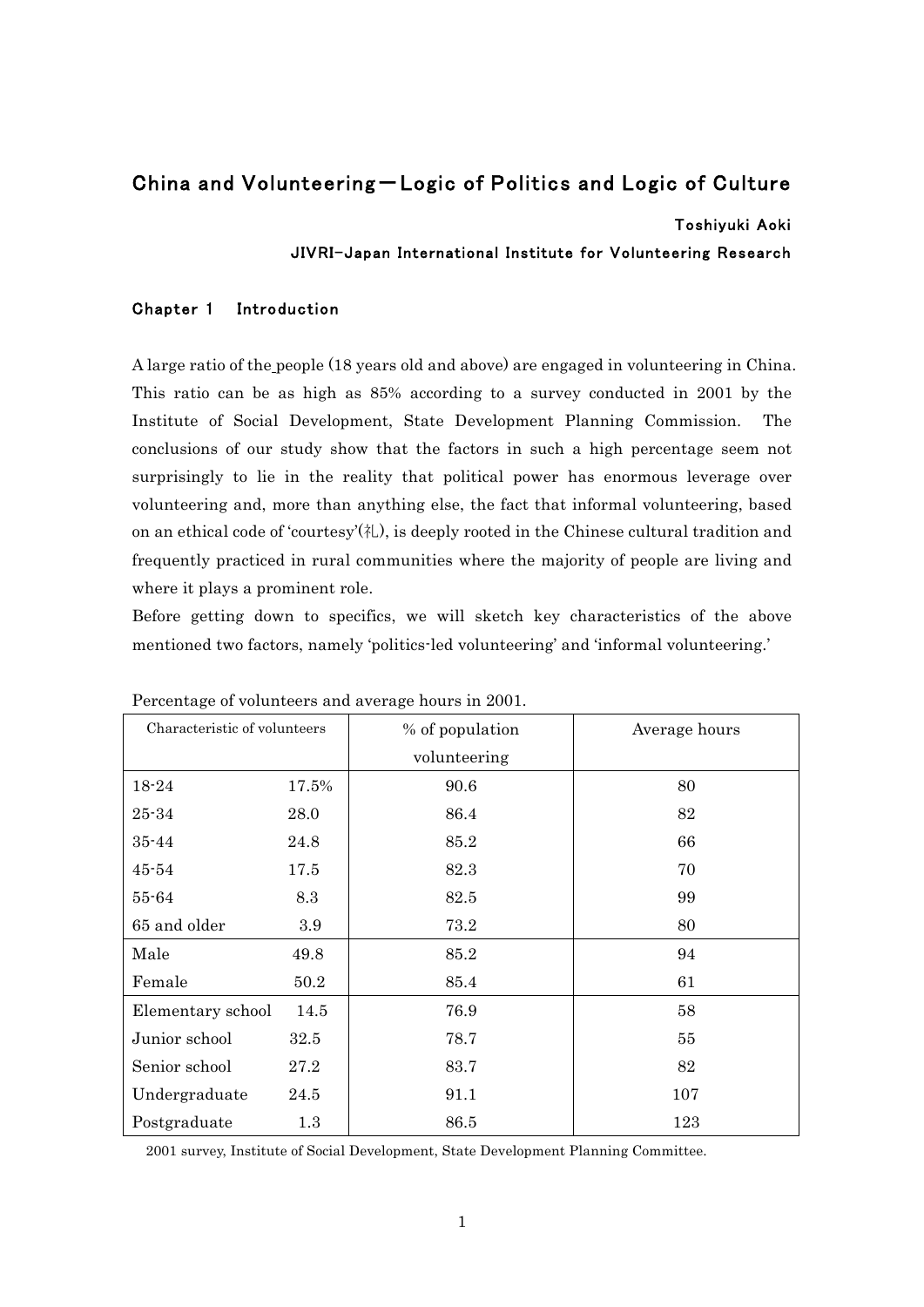## <Politics-led volunteering>

In China volunteering is considered by the political authorities to be an indicator of the degree of attainment of civilized community, so they prescribe goals for volunteer participation rates in urban communities. The goal is passed down from the top to the bottom. For the most part, volunteering in urban communities is not based on the initiative of residents. Instead volunteering is regarded as useful way to promote 'community service'(社区服務) policies and it is deliberately worked out by the government. For example, the Shanghai Municipality calls for specific targets to be met by at least 80% of residents through voluntary services initiation programs and at least 20% through residents' participation in voluntary services. A survey conducted in Shanghai shows that 60% of people who do voluntary work within community service volunteer organizations in one of its districts were solicited for voluntary work directly by sub-district offices or by resident committees.

<Informal volunteering>

Political power is significantly strong in China, as referred to above, but this does not explain the extraordinarily high participation rate to the degree of 85% of the nation engages in voluntary work. It is reasonable to consider that the data include people who involve themselves in informal volunteer activities. Jiang Xhunquing (江汛清) Associate Professor, China Youth University for Political Science, who participated in the above 2001 Survey says that 70% of all the people who have done voluntary work consists of people who have practiced informal volunteering in the survey. Informal volunteering is defined as voluntary work done without any organizational context. Thus, informal volunteering is practiced voluntarily on a personal basis spending time and energy for the benefit of other people. 'Other people' constitute three categories. The first category is people within a primary human relationship such as blood relatives or very close friends. The second category is people with whom one forms a social relationship through business, community connections, or shared hobbies or beliefs and so forth. We may call this kind of relationship a secondary human relationship. The last category is the general public or society. We can divide informal volunteering into two groups based on the different characteristics of the 'other people.'

Within a primary or secondary human relationship Informal volunteering  $\langle$  (daily or frequently practiced)

 $\blacktriangleright$  For the public or society

(ad hoc or not frequently done)

We usually exclude volunteering within a primary human relationship from informal volunteering. Theoretically, volunteering or mutual-help within a primary human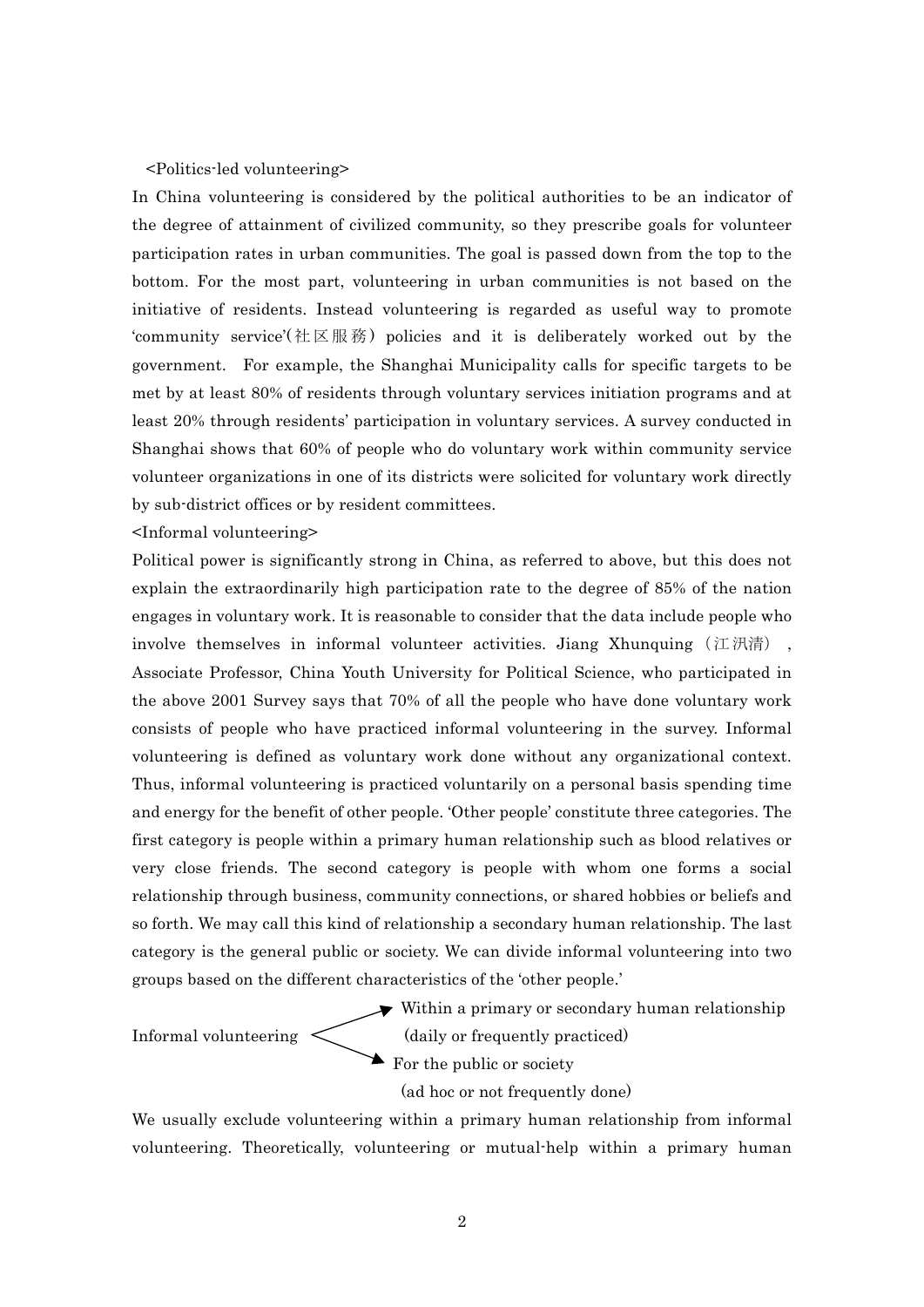relationship is considered to derive from a sense of family bonds or affection and not from compassion or benevolence. Dr. Xiang Xunquing clearly states that blood relatives or close friends are excluded from 'other people' in the 2001 Survey.

We can now better understand what the very high percentage of people's participation in voluntary work means. In China 60% (85% $\times$ 70%) of the whole population practice informal volunteering while only  $25\%$   $(85\% - 60\%)$ involve themselves in formal volunteering. The greater part of volunteering seems to be inconspicuous or not visible externally in China because it is substantially based on a personal, secondary human relationship.

# Chapter 2 The Position of ʻ Civil Society ' in the ʻ Politics-led Social Structure' of China

## (1) Western model of civil society

Volunteering is typically practiced either in a community or in civil society in western societies. The community mainly consists of people's kin, neighbors, friends and acquaintances within a primary and secondary relationship. Civil society comprises numerous and diversified voluntary associations. The principle of communities lies in people's solidarity and civil society is based on individual voluntariness (voluntarism). Community and civil society are indispensable elements in the social order. The positions of both civil society and community in the western social order are delineated in the diagram below.

In the diagram, the state neither owns nor controls the market. Instead, the state is likely to keep watch on the market so that fair and free competition will be carried out. Likewise, the state respects and boosts people's autonomy and voluntarism based on recognition that people's diversified range of social participation will contribute to the wholesome development of the nation. The western legal and tax systems are designed to give incentives to nonprofit organizations so that they will accelerate their contributions to the public good. Thus, the western model social order is said to be a pluralistic society as it is formed on the premise that efforts by each institution to realize its own principle and values will result in improving social welfare as a whole.

#### (2) 'Civil society' in the politics-led social order

In contrast to western civil society, Chinese 'civil society' seems to be located outside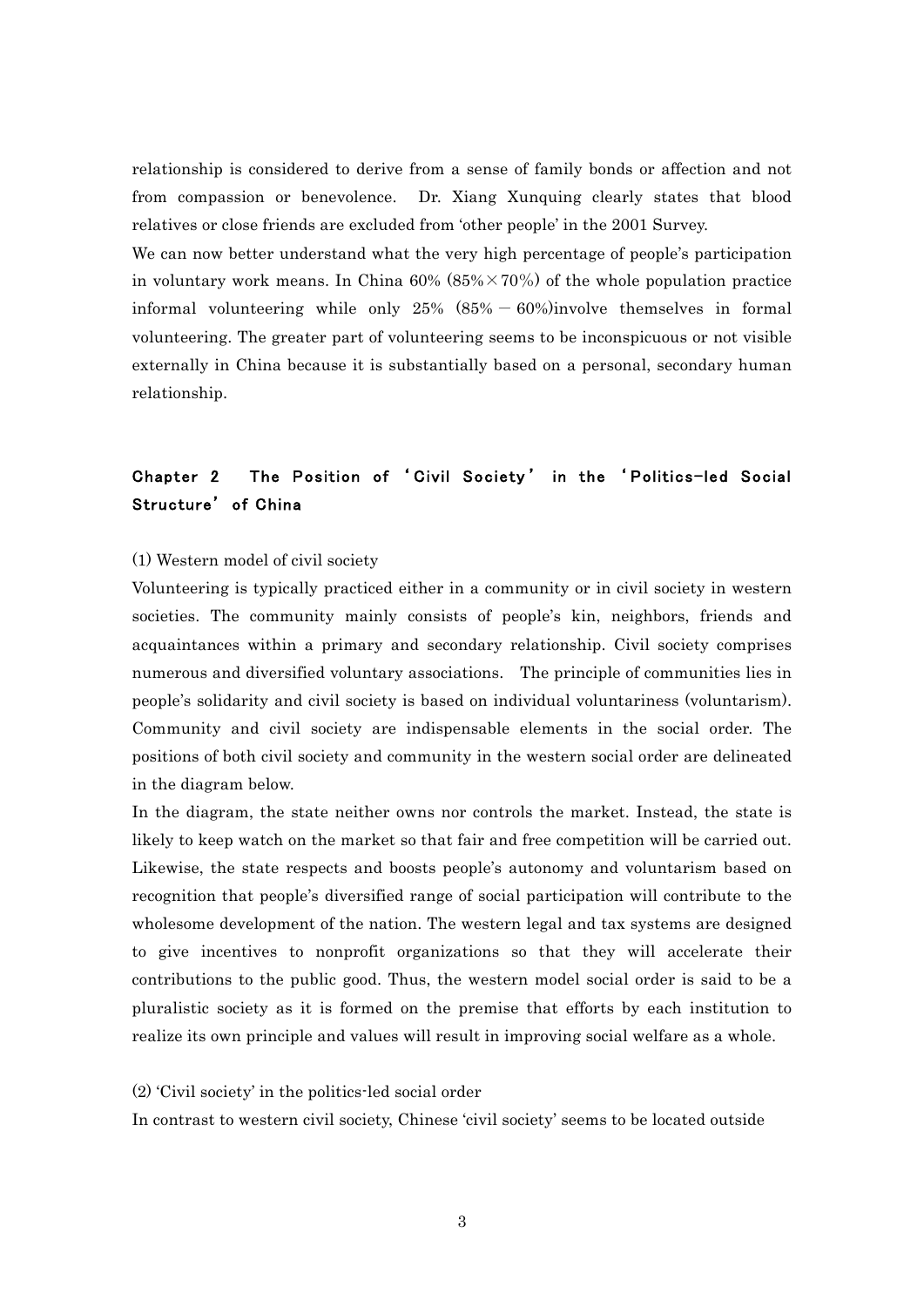

Informal networks in neighborhoods Family, friendship ties

Source: Modified diagram from Civil Society in Comparative Perspective: Involvement in Voluntary Associations in North America and Western Europe, Paul Dekker and Andries van den Broek, *Voluntas: International Journal of Voluntary and Nonprofit Organization, Vol. 9, No. 1, 1998.*

the triangle of the social order shown above. Or rather we should say that the triangle represents the state–controlled, monolithic hierarchical social order and that fledging civil society is going to grow outside the social order.

Before the economic reforms and open-door policy was introduced, all the people in China were put into a workplace as the first step of a multi-tiered hierarchy linking each individual with the central Party infrastructure. City residents were bound to their work unit or danwei (單位)、a place of employment. Villagers were placed in people's communes  $(\text{R\&\&\text{t})}$ . The work unit system was closely interlocked with the family registration system, social welfare system, and class system. The class system,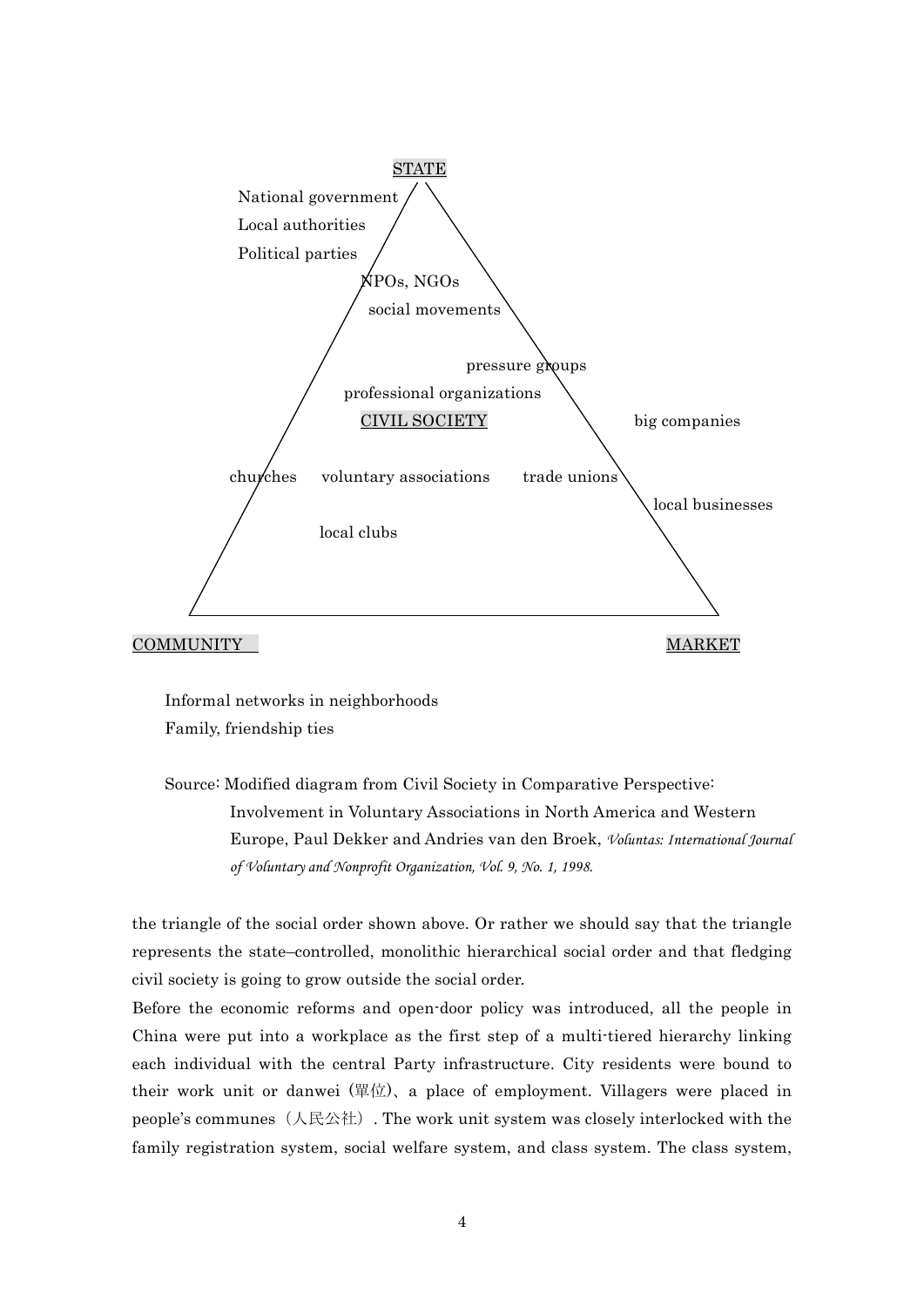for example, divided all the population into city residents and villagers and forbid any villager to move into an urban area. The Communist Party concentrated every effort on rapid industrialization of the country making full use of the above social system. The work unit system was emblematic of and a pillar to the politics-led social order as shown in the diagram below.

It greatly contributed to the creation of a heavy industry-oriented economy, which at the same time brought about an insufficient supply of consumer goods and farm products. Since the economic reforms and open-door policy were implemented, the work unit system has been forcibly transformed. The state-owned enterprise unit, for example, was given discretionary power over its personnel system. A state-owned enterprise became to be able to hire or dismiss employees on its own judgment. Once a state-owned enterprise attained freedom of management, it was par for the course that it would desire more and more freedom. Thus, state-owned enterprises have begun to jump out of the unit system and private enterprises have been increasing steadily. As a result, the state-owned enterprise unit system has deteriorated. The economic reforms also called



upon government office units to promote organizational and personnel reduction. Similarly, the public utility unit was pressed to raise money for a part of their businesses on its own. The total work unit system was, therefore, shaken and became unstable. Chinese society is now witnessing more frequently a lot of social issues which are not adequately dealt with within the existing work unit system. The streamlining of work unit system has brought economic efficiency, but at the same time it has produced a vacuum where social welfare is not well supplied. Serious social problems such as environmental issues and widening social disparity are increasingly taking place outside or across the entire unit system.

Social organizations  $(社@ \mathbb{H})$ , which are legally authorized nonprofit organizations,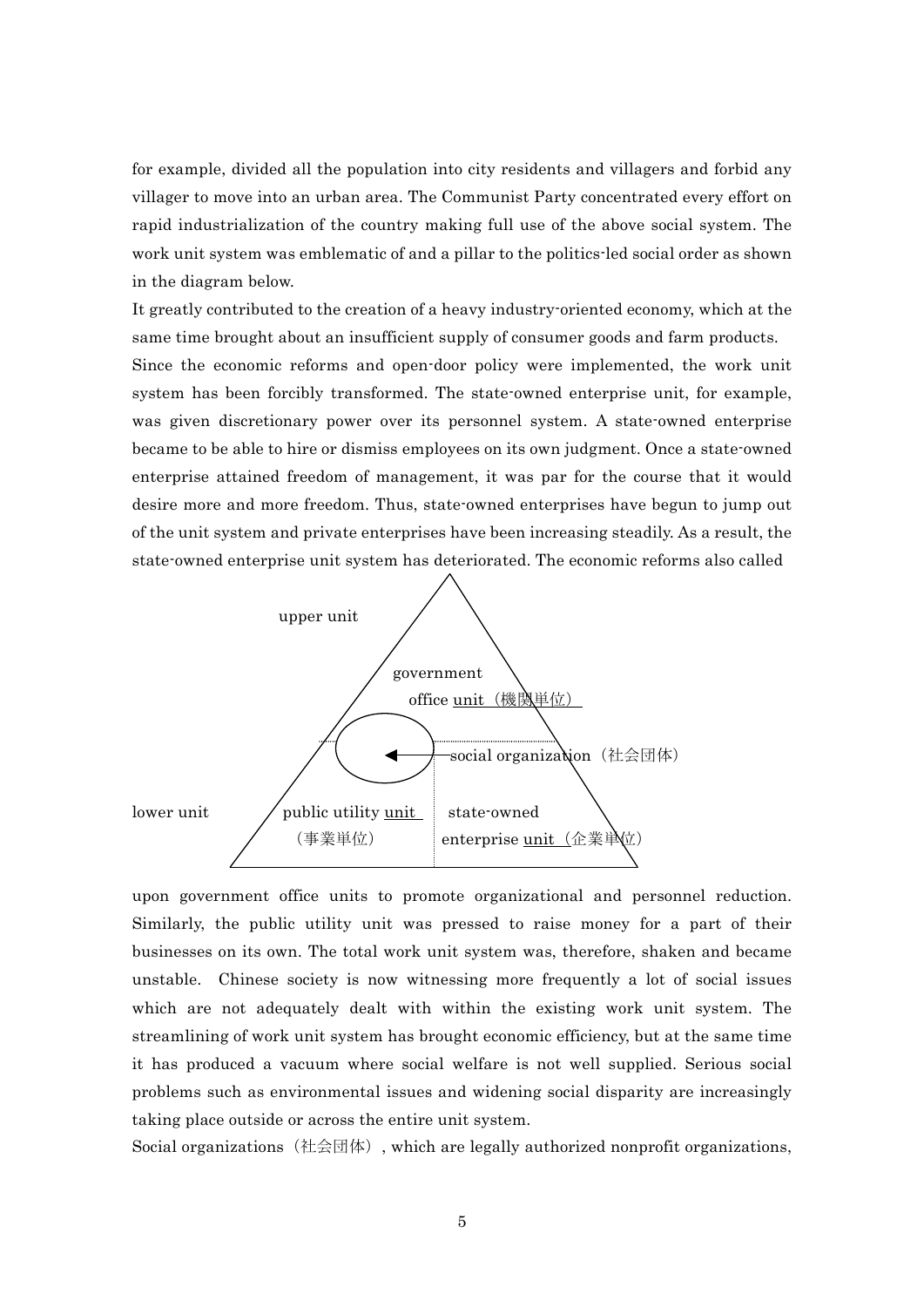used to be assured of stability and security under the work unit system. They have now become less obsessed with a sense of belonging to the work unit system as the system starts to deteriorate. They are now gradually being established outside the work unit system. These organizations are enhancing vitality, carrying out their programs without feeling shackled by the work unit system. Furthermore, non-enterprise units run by the community or nongovernmental initiatives(民弁非企業単位)have been set up outside the work unit system by public utility units, state-owned enterprises or individuals since 1998 when their legal status was established by regulations. These non-enterprise units are service-providing institutions such as schools, universities, hospitals, nursing homes, or research centers run on a non-profit basis.

Thus, in China 'civil society' is now emerging outside the politics-led, hierarchical social order. As we see in the diagram below, the position of civil society is not clearly delineated.



We don't know whether Chinese civil society is a place or space where people can feel relieved and self-supportive away from the rigidity of social order, or if it is taking on the role to complement what the government or work unit system cannot provide. On the other hand, the work unit system itself seems to be contracting, also making it difficult to draw well-defined lines in the work unit system triangle in the diagram. Both fledging civil society and the destabilizing work unit system are in the process of rapid change and evolution.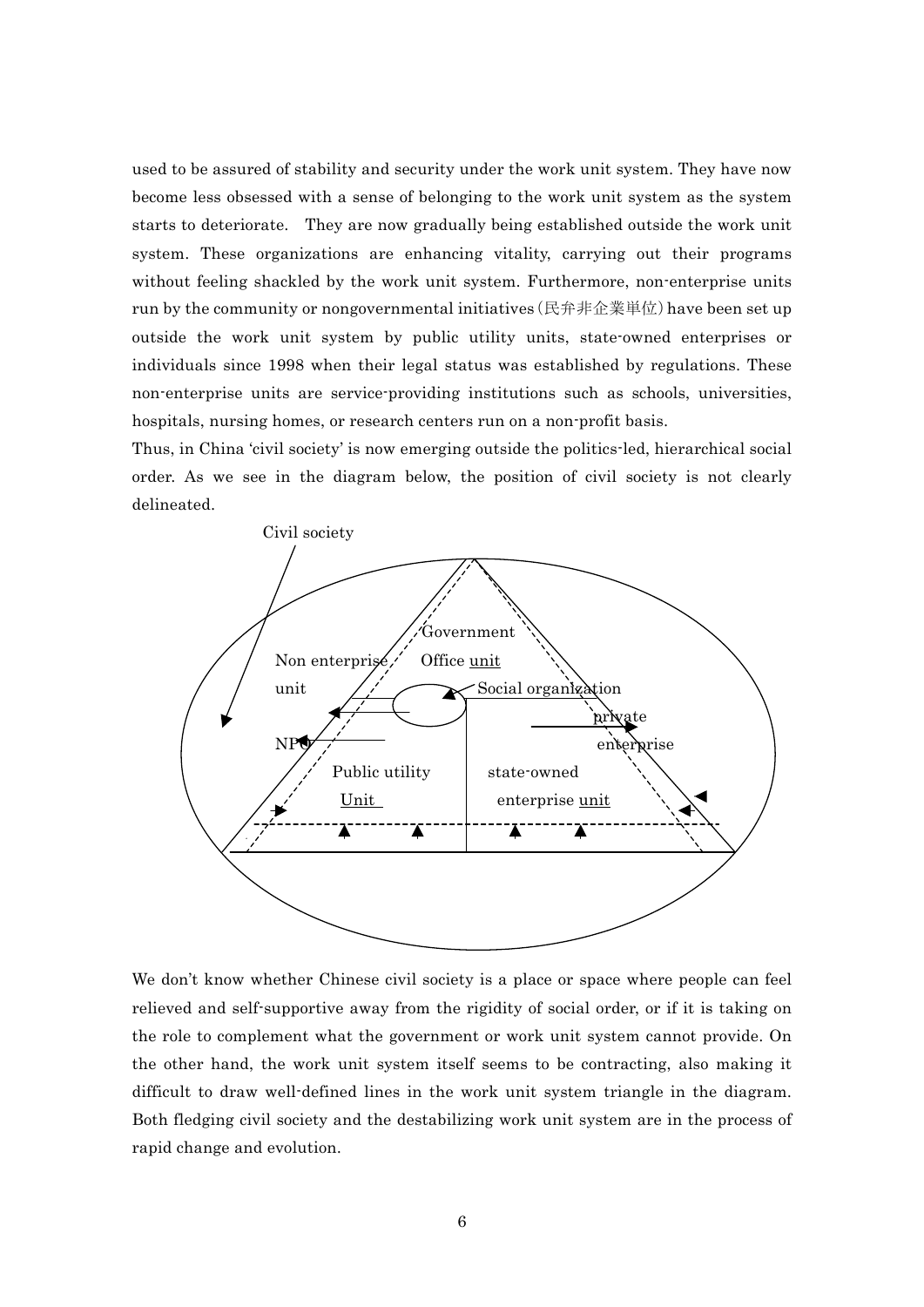According to Dr. Wang Ming  $(\pm \mathcal{A})$ , Associate Dean of the School of Public Policy & Management, Tsinghua University, nonprofit organizations in China are classified into two groups as the diagram below indicates. Each group is broken down into three subgroups. Non-governmental groups in rural areas account for about 70 percent of all the nonprofit organizations. In the wake of the introduction of economic reforms and the open-door policy, People's Communes were abolished in 1983-1985. Farm production consequently shifted from a collective basis to an individual basis. Villagers have come to help each other or support distressed people on their own and a large number of non-governmental organizations have been set up in rural areas.



(3) Mainstream of politics-led social order

What constitutes the core of the social order in China is power of the state. In China, the social order is determined by political power. The opposite cannot be true. The social order is always under the control of political power. No component of the social order, be it the economy or nonprofit sector, no cultural field including academism, religion, arts, social customs or communities can operate independently of political power, however formally autonomous it seems to be. There is no other way but to be subject to political authority, to be under its protection, to compromise with it, or to assimilate into it.

However, if we carefully analyze the modal quality of power, we can discern that this political power consists of unstable elements and stable elements. Granting that the supreme power is not strong, social order will be maintained as long as its bureaucratic structure is solid.

In China strong bureaucracies are a long, deep-rooted tradition. They traditionally consisted of a middle ruling class, termed 'court officials' $(\pm \pm \pm \cdot)$ . They handled the affairs of the state as back stage manipulators on behalf of the emperor for a long time in Chinese history. The court official regime was said to cease to exist when the Chinese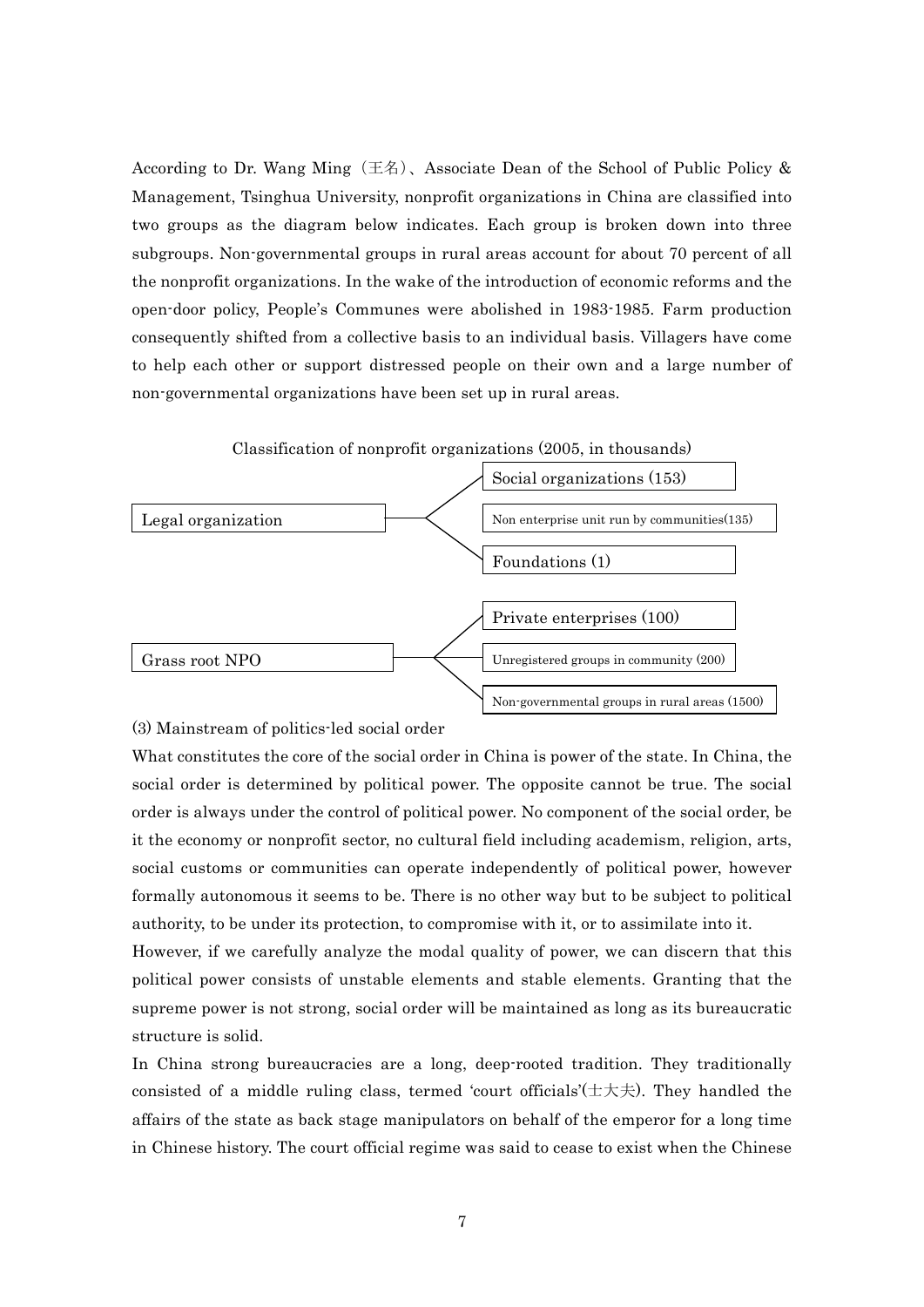Revolution took place in 1911. However, since 1949 when the People's Republic of China was established by the Communist Party of China, China has reverted to its traditional regime. The Communist Party of China is a secret society and secret societies have been a tradition since ancient times. They have often involved themselves in political turbulence.

The critical issue Chinese civilization confronted through the ages was how to balance surplus population with scarce resources. When the government failed to control the society as a whole, famine and war instantly broke out. The government was responsible for providing food to its people. Emperors had to regulate the waters of the Yellow River or build the Great Wall using large-scale mobilization of labor. The dominant thought cultivated by Chinese civilization was to save society from distress and threats by exerting strong political power.

# Chapter 3 Volunteering under economic reforms and the open-door policythe logic of politics

## (1) 'Party for society and government for people'(立党為公、執政為民)

The Communist Party of China (CPC) was born not as a result of one of the inevitabilities of history. It was born because Marxism was a very useful vehicle for the state of China in controlling society with its one-dimensional sense of values. Besides that, Marxism justified the existence of the CPC's political power. As already noted, in China political power had overwhelmingly predominated over the social order for a long time.

However, even if political power can do just as it wants to, the change of its economic system from public ownership to private ownership can be a double-edged sword to the present political power, the Communist Party of China. As people's lives improve, a sense of independence will grow up in people's minds resulting in an increasing demand for democracy among the nation. The Communist Party of China is now eagerly calling on every cadre and membership to gather the will of people and work for the people, employing the slogan 'Party for society and government for people'.

When we put civil society or volunteering in such a political context, we may come to understand that political power doesn't necessarily intend to suppress and subjugate civil society or volunteering to the state. The political power side has its own logic.

China is shifting its policy of the past twenty years of 'economic reforms and open-door' policy to a new stage of 'building up a harmonized society' (調和社会) at the outset of the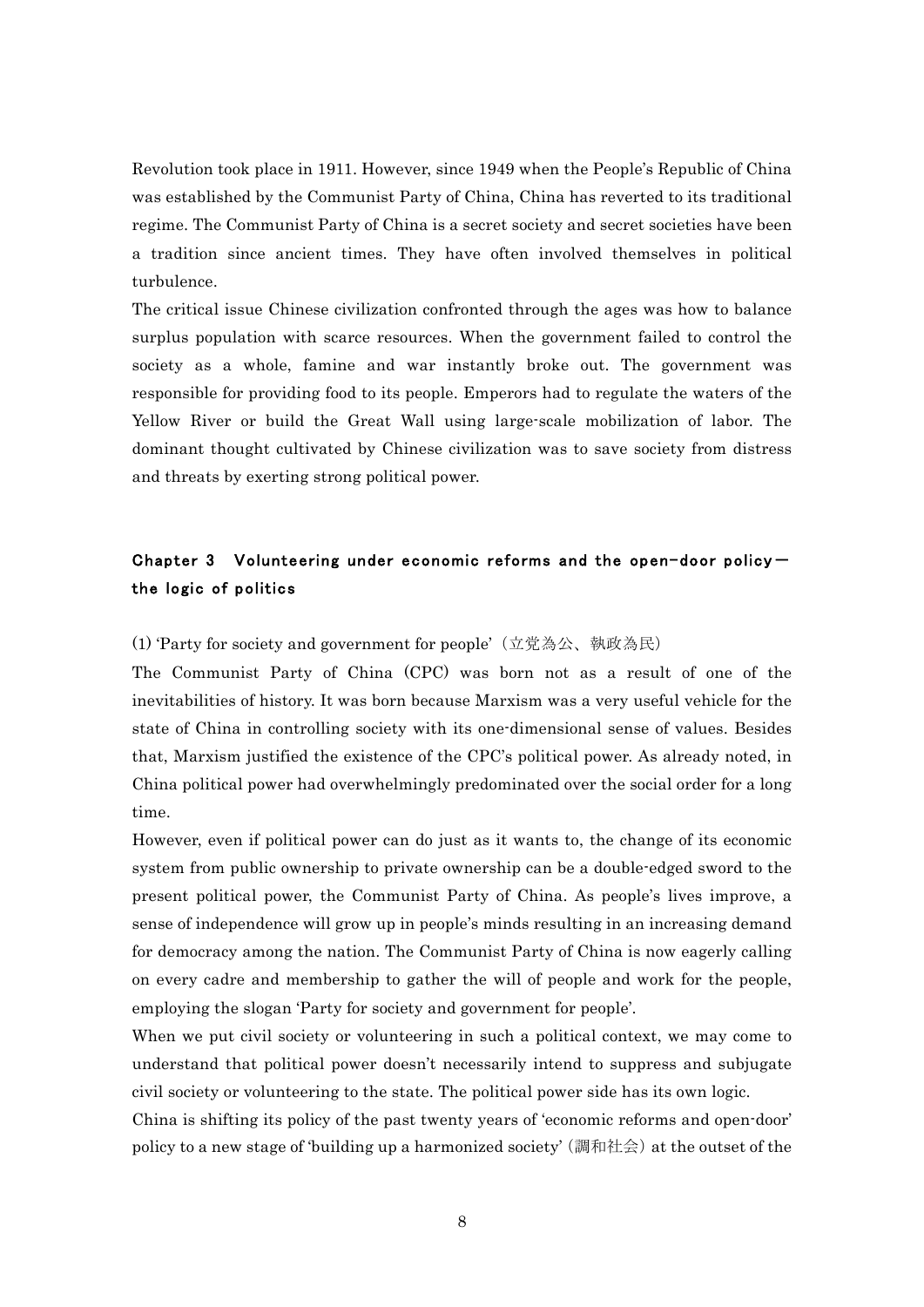$21<sup>st</sup>$  century. The ideal image of the Harmonized Society is a society where fairness is established between society, the economy and political power by realizing justice, strengthening thought and morals, and by building a law-abiding nation. Political power seems to make good use of non-profit organizations or volunteering with ingenuity in order to build up a harmonized society. The main targets are community and youth. Where volunteer activities take place most frequently is communities in urban areas(社区) and rural areas(村落) and the generation most involved in voluntary work in terms of numbers is the youth ( the volunteering rate is 90.6% for those aged 18 to 24 and 86.4% for those aged 25 to 34).

(2) Community (社区) and volunteering

Communities in urban areas have come to be a focal point for solving social problems caused by the instability of the work unit system, which is attributed to the introduction of economic reforms and the open-door policy in the 1980s. From the viewpoint of political power, the state has not been able to involve itself directly with people's lives any longer in urban regions where many people work and live. The Government has been driven urgently to find ways to maintain or recover the stability and security of people's lives. Thus, the community building policy (社区建設) has been developed and implemented. The major characteristic of the new policy is reconstruction of the traditional community governing structure. Sub-district offices' (街道弁事処) function has been strengthened and resident committees (居民委員会), originally meant to be autonomous organizations, have been rehabilitated with an expanded role( see the diagram below). This shows us that the government could not accomplish its community building policy alone with its own governing capacity and that it had to add urban people's power to make up the deficiency. City dwellers have been required to lend their support to the government or help solve social problems--from social welfare to social security--providing a wide variety of services to residents.

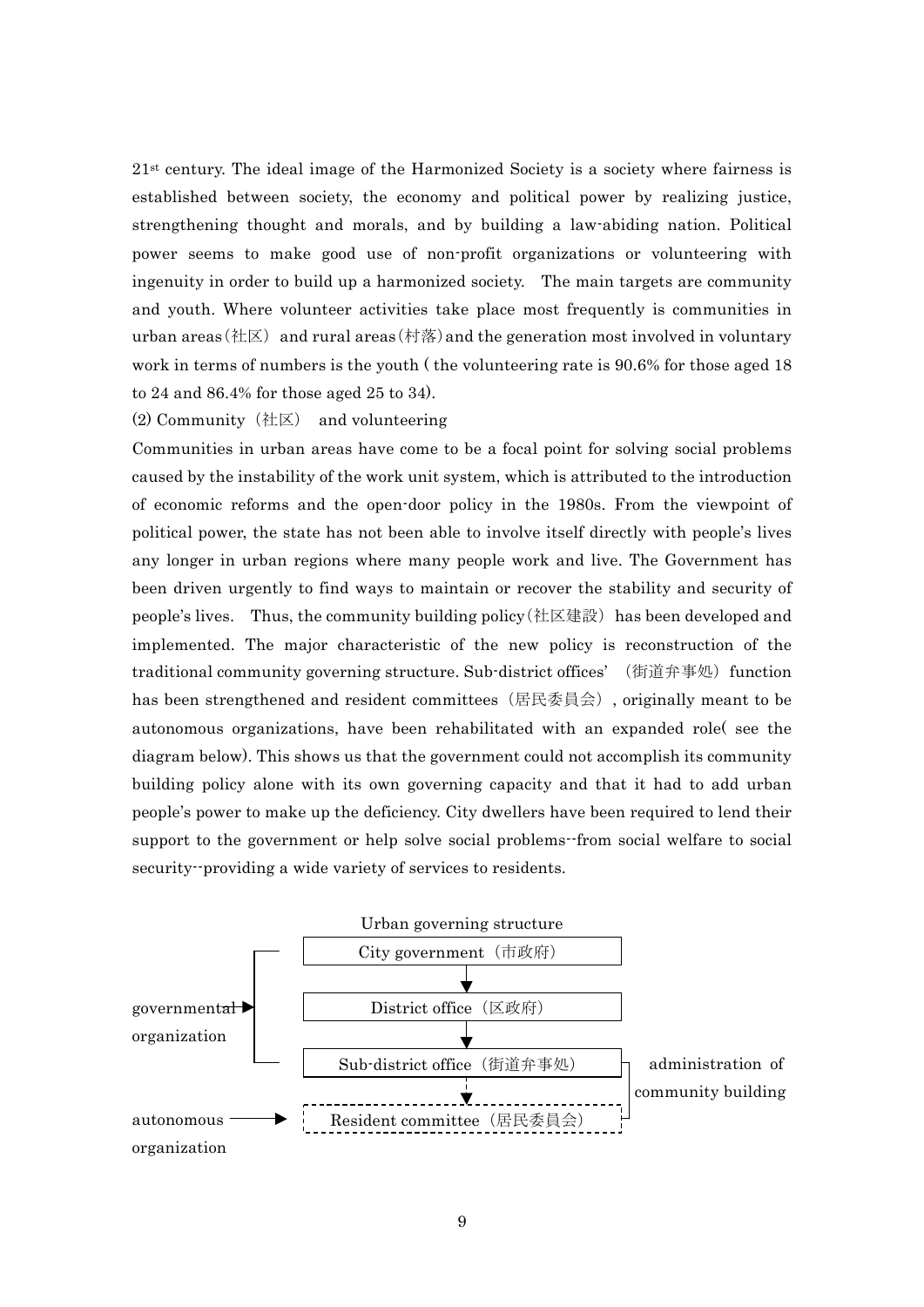In the early 90s, sub-district offices were assigned a new, important role of promoting community service  $(\pm \boxtimes \boxtimes \ddot{\textbf{R}})$  in the community building policy and resident committees bore the administrative work. If we take one example, the resident committees in Shanghai City had set up 2,414 community service centers and elderly activity centers, 280 community volunteer groups, and 1,300 community playgrounds by 2000. They had also developed more than 100 community service menus. The following are typical examples of community services.

- medical care and  $\text{health} \text{around-the-clock medical services}, \text{ hotline services}$ traveling clinics
- housekeeping-housemaid referrals, home tutor referrals, nursery services
- ・ physical education‐classes in tai chi, fitness exercises, Japanese croquet, etc.
- $\ell$  elderly university  $-\ell$  classes in calligraphy, painting, music, foreign languages, dance
- round-the-clock services for elderly living alone
- senior citizen's public center—housing, care for daily life, medical services, food services
- employment placement vocational services for unemployed people

In theory resident committees are supposed to be autonomous organizations, but actually they are under the guidance of the Communist Party. Therefore, each resident committee must promote the Communist Party's policies while making efforts to expand positively residents' participation by paying attention to their initiative and leadership. As just described, resident committees have two-sidedness, and voluntary work, which is promoted by the resident committees, is considered to face the same dilemma. This kind of dilemma doesn't seem to be peculiar to the Chinese social system. In Japan, we also have similar social groups with common ties to a region throughout the country. We call them neighborhood associations  $(\text{m}) \triangleq$ . They are more or less local government-led organizations. Every neighborhood association is laid out based upon an administrative district or street and every resident is supposed to be a member of the organization. Almost of all the residents in neighborhood associations involve themselves with 'voluntary work,' which most of them think of as forced or required tasks-such as collecting membership fees, raising donations for government-led charitable organizations, delivering local government's bulletins and so forth. Japan has a long tradition of government-led structuring of society as a common proverb indicates, 'You can't fight City Hall.' In such a social structure, the boundary line between individuals and the government is likely to be ambiguous. In this vague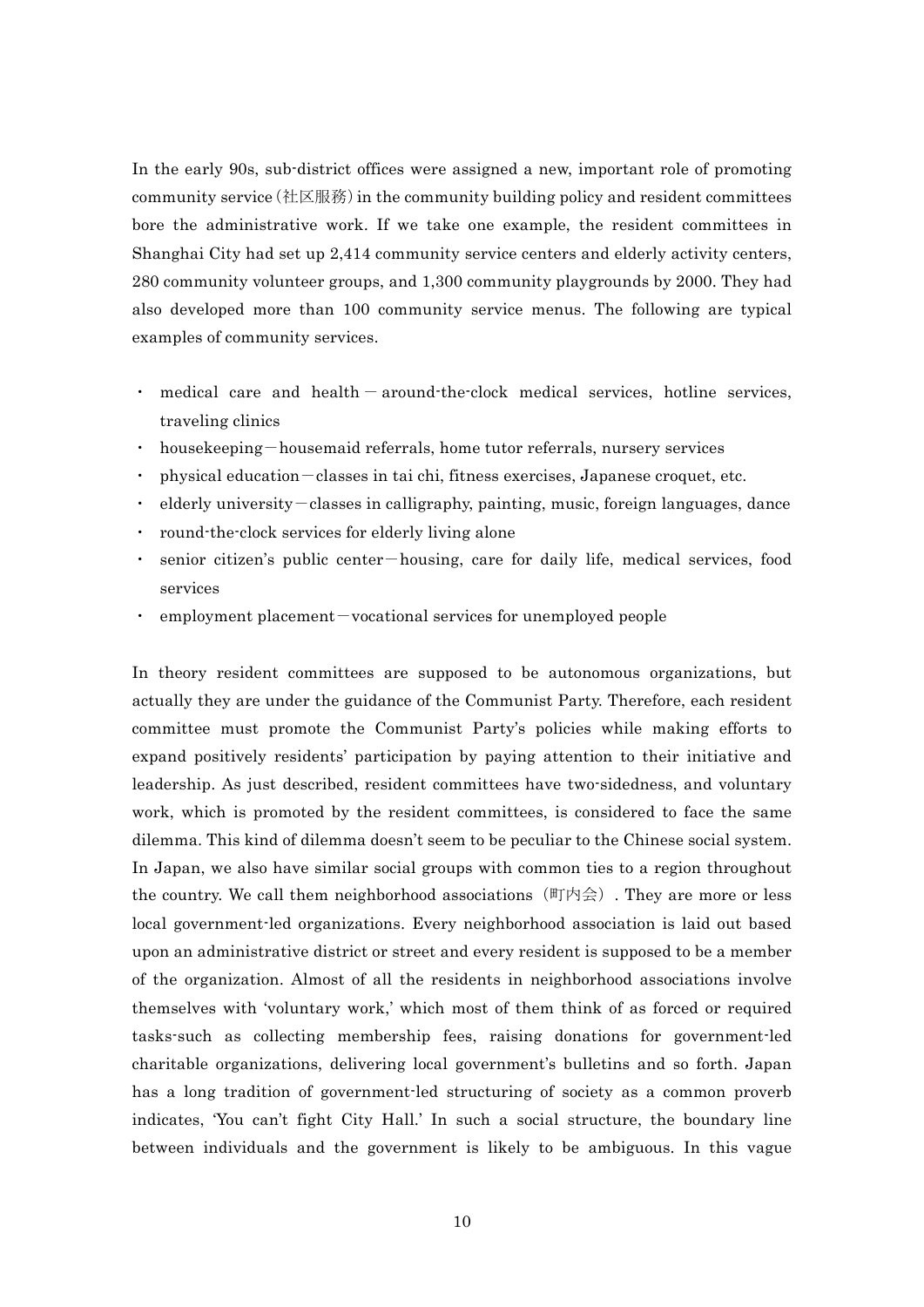relationship, the government seems to have implicit authority over people. The government may not necessarily need to suppress and force each resident to do voluntary work as a slave. The government must understand very well that any resident will surely do what every resident is expected to do whether from a sense of duty or willingness because mutual monitoring and mutual supervision work in the neighborhood association.

## (4) Youth and volunteering

The youth are outstandingly more active than any other generation in voluntary work. As for community services, statistics show that youth volunteers comprise a fair portion of community service volunteers, accounting for 36% of all community service volunteers. The number is estimated at about 6 million. However, in view of the fact that the total number of formal youth volunteers exceeds 100 million, the ratio of youth community service volunteers is very small. It is said that compared to community service volunteering, youth volunteers show a strong tendency to pay more attention to large-sized projects carried out by the state.

The Communist Party and the government have attached importance to youth and have developed national youth policies and programs especially since 1993. The Chinese Young Volunteer Association was established in Beijing the next year. Youth volunteering is said to have become well organized and well ordered under the leadership and coordination of the Chinese Young Volunteer Association. This association is a subordinate organization within the Chinese Communist Youth League. The Chinese Communist Youth League is a well known training institution for a hopeful cadre of the Communist Party and the source of future political power in China. In 1996, The Central Committee of the Chinese Communist Party issued the Decision of Many Issues for Establishing Socialist Spiritual Civilization, which encouraged the Communist Youth League and Young Pioneers to play full roles to unite and guide the improvement of youth and to carry out activities such as Project Hope, Young Volunteers and hand-in-hand, in order to carry forward the spirit of mutual care and finding pleasure in helping others. Furthermore, the next year the Chinese Communist Party Central Committee arranged to carry out a program for awakening socialist spiritual civilization. The program itself appeared to be the most unsuccessful in the last 20 years because most Chinese people were sick of socialistic preaching under the pressure of the government or related organizations. Even though this program was unpopular among Chinese people, the Communist Party and government adamantly has been pursuing the policy of including volunteering in socialist values and also of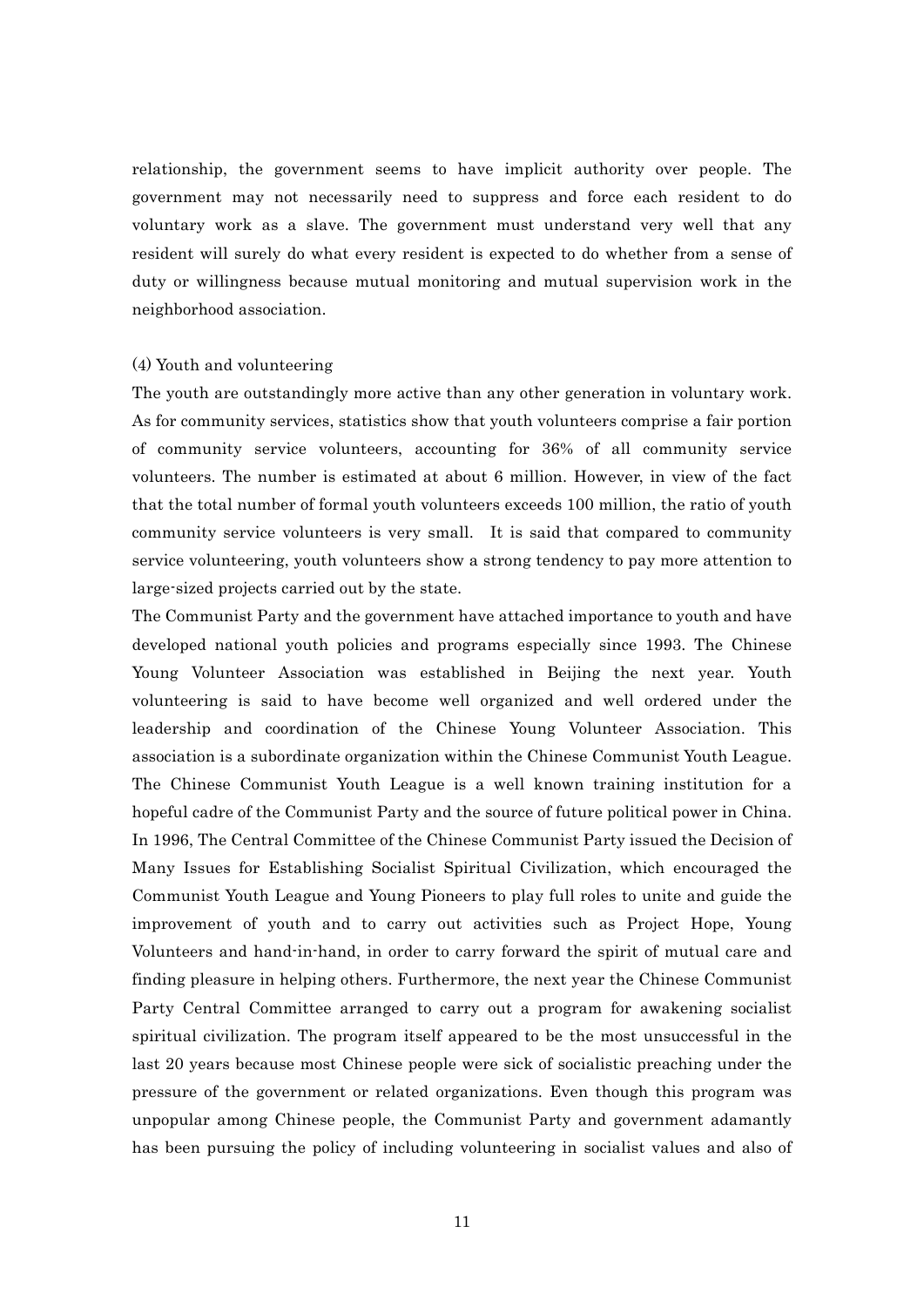making full use of volunteering for the sake of the state.

As mentioned above, the Communist Youth League and the Chinese Young Volunteer Association have been playing a key role in youth volunteering. The following are outstanding programs carried out or supported by the two organizations:

- The 'One-to-One' project  $(1996)$ , where one volunteer helps one person in need as a partner. The number of volunteers involved in the program reached 12 million.
- Participation in big events such as the Fourth World Conference on Women (1994), and the Eighth National Games (1997), and support to victims of natural disasters such as serious floods (1994) and damage caused by a typhoon with heavy rain (1994).
- Poverty-Alleviation programs such as the Volunteer Vacation program  $(1996\textdegree)$ , where students go to rural areas to disseminate knowledge and technology during their vacation.
- Participation in environmental protection programs such as the Chinese Young Volunteers Green Camp Project (1999~)
- The Go West Volunteer program  $(2003)$ , where college graduates go to the western regions to provide volunteer services for one to two years. The program also gives them an opportunity to find jobs there.

The Chinese Young Volunteer Association is said to organize more than 85% of youth volunteer programs in China due to its strong and widespread network throughout the country. More and more young Chinese people seem to be searching for individual values and self-fulfillment in their voluntary work today. The logic of political power is facing a serious challenge regarding to what extent youth volunteers' desire or quests should be tolerated.

## Chapter 4 Village and mutual help or informal volunteering̶community logic

- (1) Today's characteristics of rural areas of China
- a) Politics

In the rural areas, which are considered at the bottom stratum of the administrative structure, both direct elections of villager committees (村民委員会)by the village people themselves and disclosure of public documents to villagers have been brought into operation since the late 80s. This so-called village people's self-government started in the wake of the collapse of the People's Communes. Due to the disappearance of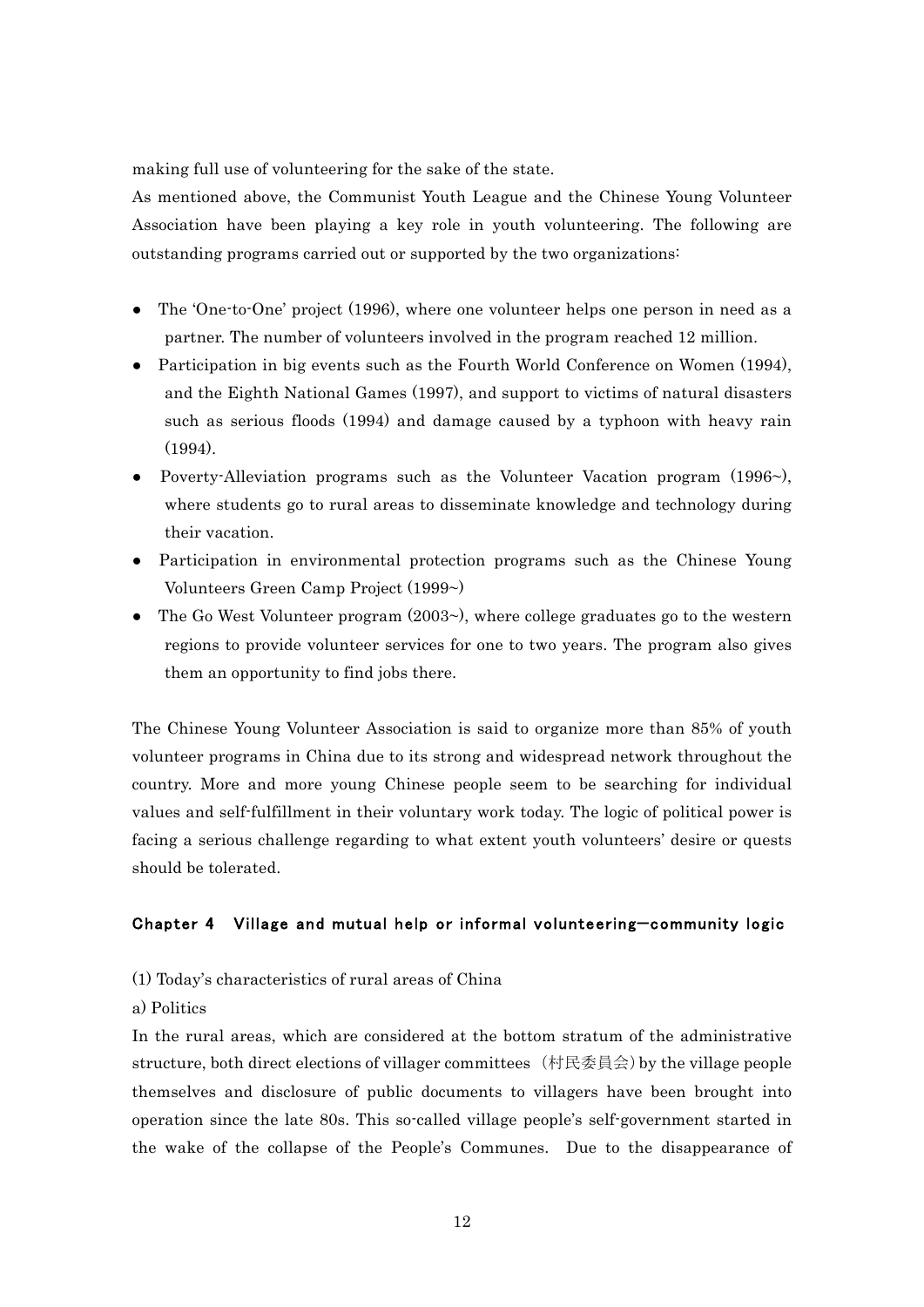People's Communes, there were no longer any offices to administer public affairs in villages. Therefore, villagers themselves laid down rules for fire prevention, security, utilization of water, etc. Villager committees became responsible for administrating land and enterprises, security, education, welfare and so forth.

## b) Economy

Economic reforms have changed the basis of economic activity from collective production founded on public ownership to a family-operated subcontract system on the premise of private ownership. Any villager (subcontractor) can operate a business by forming a group. He or she may keep a surplus after paying land rent and a given sum of money to the villager committee which administers the village's land. A business group which consists of one to seven members is called an individual household (個体戸) and a group consisting of eight or more members is called a village and township enterprise (郷鎮企業). Millionaire households (万元戸) have emerged from among village people with great resources.

c) Public finance

Each village owns and keeps a handle on land. It collects rent from villagers. Many villages run enterprises or subcontract public work to individuals or private companies, enabling them to increase their revenue. Rich villages can provide their residents with improved social services.

### d) People's life in rural communities

Informal volunteering or mutual help within what we call a secondary human relationship is prevalent among villagers. Today every villager has to compete economically under the equal conditions of a subcontract system. In order to be more successful in the race, he or she needs to form a human network so that he or she will quickly be able to obtain useful information or support from within the network.

Moreover, within this network someone who has received help from another person returns the favor somehow for the support. In this way villagers help each other through this private human network. In other words, they show courtesy mutually by giving information, money or other types of gifts including voluntary work. The mutual help based on courtesy is called human feelings or sympathy. Mutual help within the secondary human network is more appreciated because the more it spreads the less it has a sense of obligation, which the primary human network retains. A villager who sincerely practices courteous exchange or gives a helping hand to others comes to enjoy the confidence of his or her community. Such a person is respected as a man or woman who has amassed acts of charity not for display  $($ 陰行 $)$ .

In recent years nongovernmental groups in rural areas have been rapidly increasing in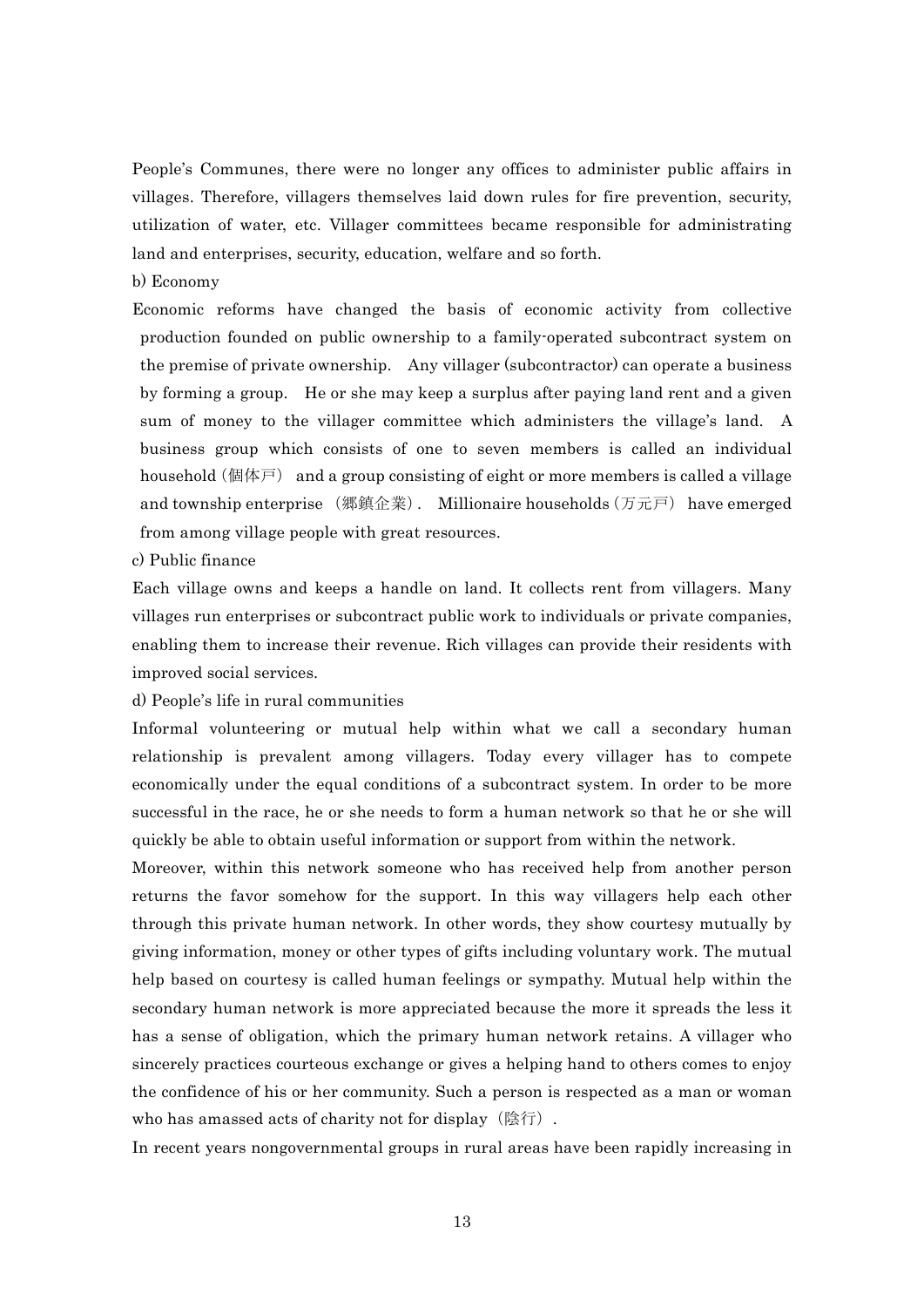number. If we take welfare as an example, there is a long Chinese tradition for a family to shoulder the responsibility of caring for their elderly (尊老愛老). However, as more young people have moved from rural areas to urban areas, elderly people are left behind. How to care for such solitary old people is becoming a serious social problem. Mutual help within private human networks including both primary and secondary human relationships may not sufficiently cope with such welfare issues as before. In addition, villages lacking ample funds or public finance cannot afford to provide such services to their residents. Here lies one of the key factors which have brought about the emergence of so many nongovernmental groups in rural areas.

Lastly, religion appears to be reviving throughout China. Temples(廟) and ancestral halls (祠) have increasingly been being reconstructed, especially in rural areas. These sacred buildings are beginning to play a key role in preserving villagers' codes of conduct and helping them achieve a fulfilling life. We will discuss the revival of religion more in detail in the next paragraph.

 $(2)$  Religion – the highest courteous relationship with the Dragon King

Due to the Chinese first major survey on faith conducted by the East China Normal University in Shanghai, three hundred million people consider themselves religious, three times more than previously estimated by the government. About two hundred million people among the believers are Buddhists, Taoists or worshippers of legendary figures such as the Dragon King, and forty million others are Christians.

The revival of religion in China may have been caused by the retreat of socialist ideology. People themselves must have had to seek their own identity in the newly introduced competitive world. The two key background reasons the respondents in the above survey have pointed out for the religious revival are 'it shows the true path of life' and 'it helps cure illness, avoid disasters, and ensure that life runs smoothly'. These views appear to be especially commonly held in rural areas.

How then is revived religion influencing or changing villagers' ways of life? It seems that religion is reconstructing community in rural areas by giving cultural (religious) meaning to villagers' life and the community structure, thus forming a cultural order in rural areas. There is an interesting study that could give us insight into this issue. It is a book entitled 'Heilongtan(黒龍潭)- Estate and Wealth in a Village in China' written by Dr. Luong Hong-Guang (羅紅光) of Chinese Social Science Institute. We would like to explore this topic a little more with this thesis as a hint.

The Heilong Temple(黒龍廟), or Black Dragon Temple in English, is the most revered religious institution in the area of Heilongtan, whose population is approximately 4,400, with an average of about two hundred people paying visit to the temple each day. The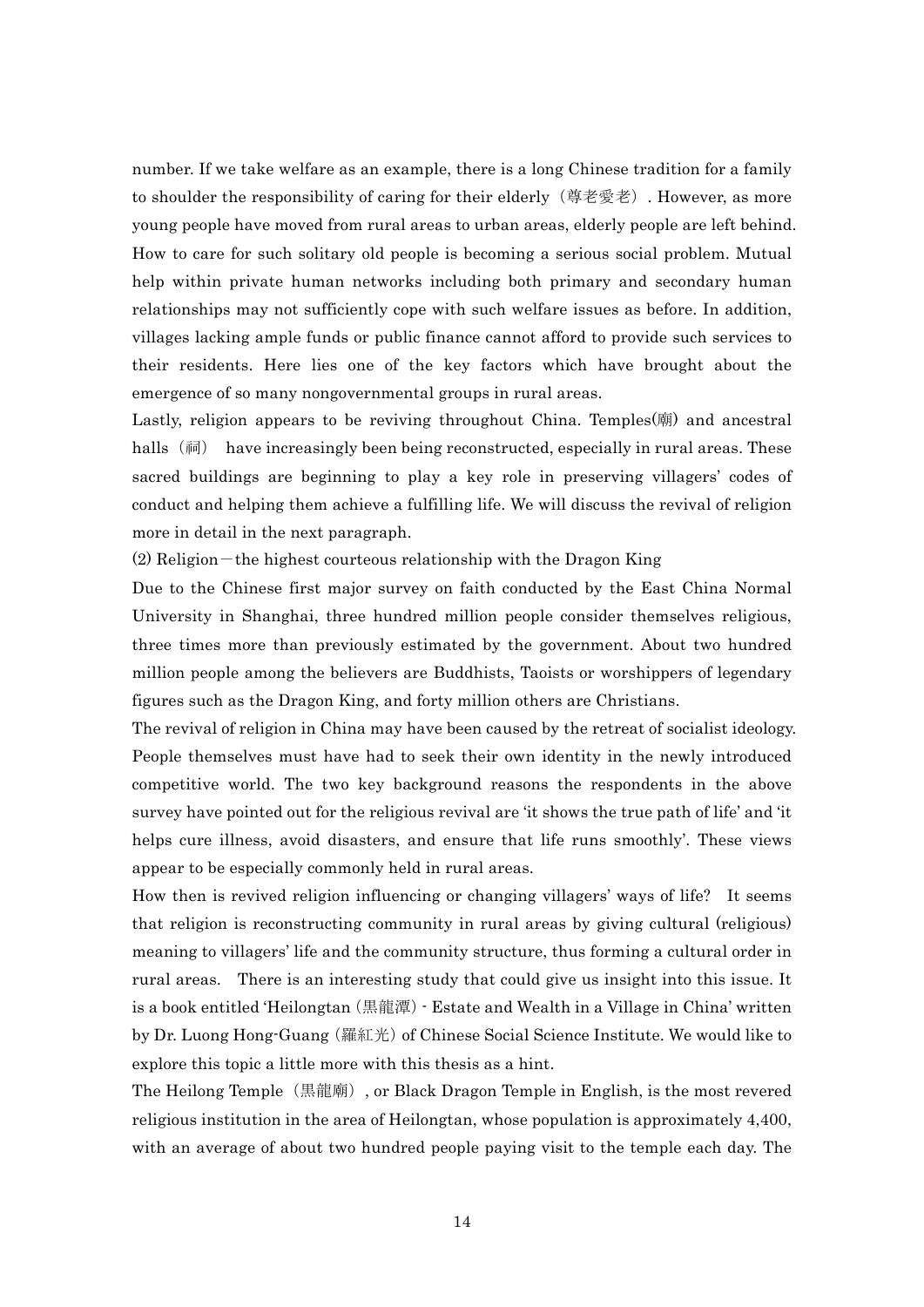visitors come to obtain a paper oracle. The temple prepares 100 kinds of oracles. Each paper has three articles on it. The first article describes drawer's luck in two words such as 上上, which means double good luck. The second one tells a historical anecdote about a famous figure. The last one is a message deduced from the anecdote. The message is conveyed through the lips of an interpreter to the drawer. The interpreter gives advice when the drawer consults him about the message. If the drawer is not convinced of the message, he or she may draw paper oracles continuously as many times as it takes to be satisfied. In the end, every drawer receives an oracle as a wonder-working divine message. Then, all the drawers make every effort to solve their matters causing worry following the divine oracle. Nearly half of their worries are related to economic matters. If a drawer's prayer is answered, he or she feels strong gratitude and respect for the Black Dragon King, considering the accomplishment as a divine favor. When a prayer is not answered, the drawer requests an oracle again. He or she tries very hard to adjust his or her way of life to the surrounding environment.

The relationship of pious villagers to the Black Dragon King is based on supreme courtesy and the believers repay the Black Dragon King for his divine favor with the highest honor, which means making a generous offering and rendering a service to the Black Dragon King. The Black Dragon Temple, in turn, offers the money donated by the believers to the rural community hoping the gift will help improve welfare and build infrastructure. A list of recipients of the donations made by the Black Dragon Temple covers a wide field--from education, entertainment, recreation, tree planting, agricultural facility support, and welfare, to security and so on. As for education and entertainment, one of the donations from the Black Dragon Temple covered 75% of the construction cost of a TV relay station for the administrative area of Zhenchuan-zhen, which includes Heilongtan. Another donation established a scholarship system in the primary schools of the seven villages in Heilongtan.

Thus, the wealth produced by the villagers is passed from hand to hand and finally returns to their community. In summary, wealth acts to help promote bonding of the community, passing through a cultural (religious) circuit.

(3) Informal volunteering and the cultural stratum in Heilongtan

Exchange of useful information, money or gifts, including voluntary work, within a private secondary human network is practiced to show courtesy to its members. The fundamental motive for forming a network may come from self-interest, but once the network is set up, the members try to exchange with courtesies each other with high esteem or gratitude. This personal exchange of courtesies finds an institutional value or quality when put into a religious context. As we have already seen, the Black Dragon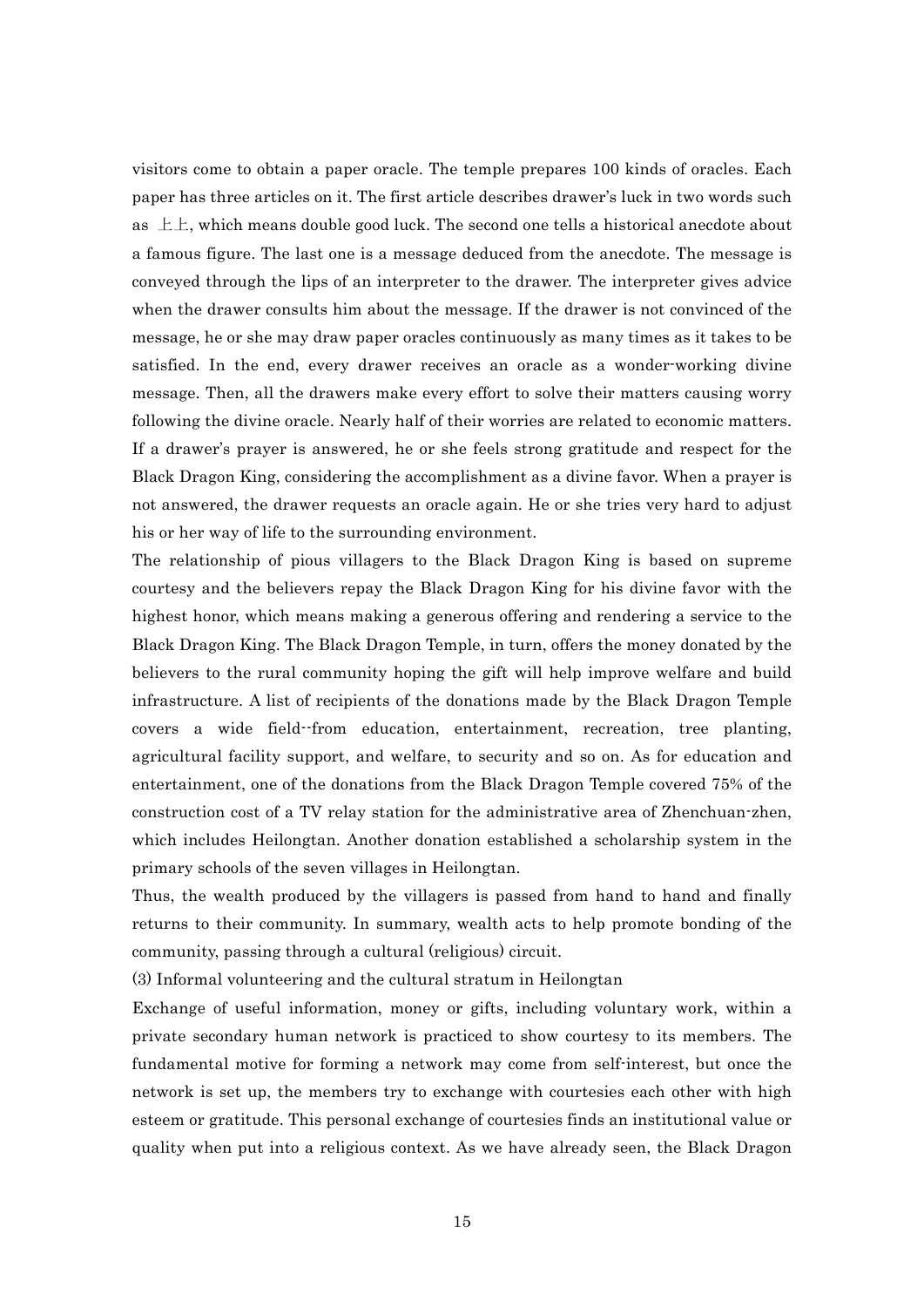King is revered in and around the village of Heilongtan and it is forming a cultural, social structure there. Villagers who have accumulated acts of charity not for display are placed at the highest level of the cultural, social structure as shown in the diagram below.

As in this cultural, social order most villagers, except the 'depraved' are believed to exert themselves to climb to an upper level. Exchange of courtesies seems to be practiced widely among them, especially within their secondary human networks. Informal volunteering, which is one type of courtesy, too must be performed by the villagers. Here, informal volunteering is related au fond to religion, one of the key



elements which constitute culture. The logic of culture appears to be renewing its power all the more in the reformed economy.

At the same time, we must point out that the rapidly changing rural areas are calling for more formal types of non-governmental organizations which will focus on providing services to needy people or solving social problems with the help of people's participation.

## Conclusion

In China, where political power dominates the entire society, volunteering--especially the formal type--has been coming under the strong influence of politics. Formal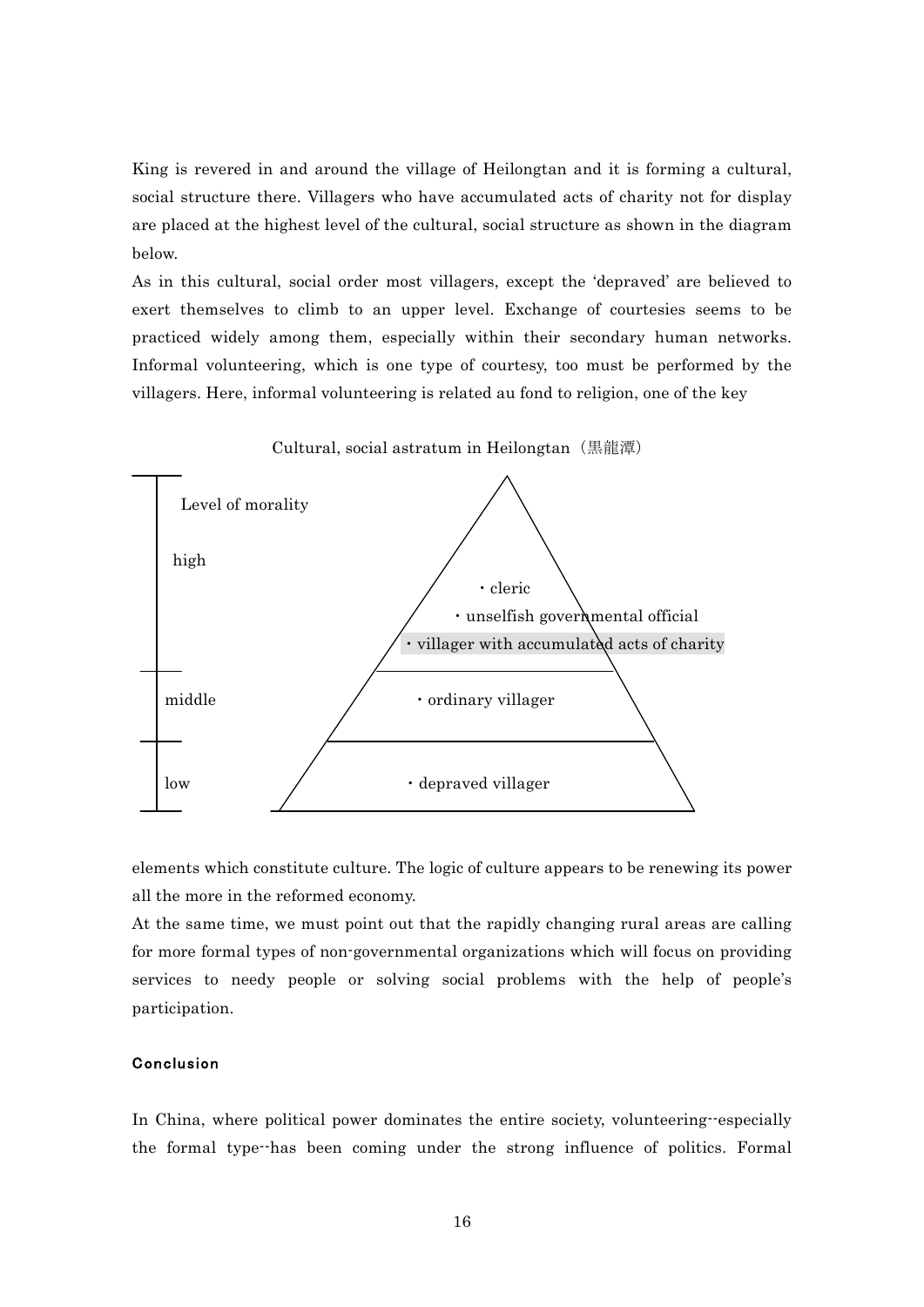volunteering has taken on a government-led character. However, it doesn't seem that the government is forcing all urban residents into volunteering whether they like it or not. Community building policies promoted by the government would not go forward well without residents' help. Resident committees have to pay high regard to residents' initiative and leadership while the committee is responsible for carrying out government policy. Resident Committees are faced with the dilemma of ordering of priorities or how to balance politics with resident's autonomy. If a voluntary work is 100% government-led, any resident who does the voluntary work feels it rather as an assigned or compulsory duty and becomes gradually reluctant to participate in volunteering. Not all the voluntary works are necessarily 100% government-led. Even if many volunteer organizations have been established at the outset under the sponsorship of government or resident committees, some of them now seem to be independent in terms of personnel and finances. Furthermore, unregistered groups in communities, which are classified as a subgroup of the grass-s root NPO, may well have been started up voluntarily by residents, like civic organizations in Japan, most of which are private organizations neither controlled nor protected by law. What we call volunteering based an individual's own free will is likely to be in a germinal stage in China.

The most remarkable characteristic of volunteering in China is that informal volunteering accounts for 70% of all the volunteering. We have concentrated our efforts on understanding the cultural background. As a result, we have discovered firstly that informal volunteering is typically practiced within a secondary human network in rural areas and secondly that informal volunteering takes on the form of exchange of information, money or gifts or voluntary work to mutually accord courtesy. Anyone who sincerely shows courtesy within his or her private human network is respected as a person of integrity or a person of honor. We might as well say that the underlying motive of volunteering for Chinese people--especially those in rural areas is summed up in a wise old saying, 'amass acts of charity without display!'

At the same time, formal volunteering seems to be beginning to bud, bearing in mind that as many as 1.5 million non-governmental groups have been set up throughout rural areas. Economic reforms have now brought about a situation in which there is a need for both informal and formal volunteering. If the government maintains its practical and clever policy of respecting traditional culture such as religion, informal volunteering will inconspicuously remain the mainstream of volunteering for many years to come.